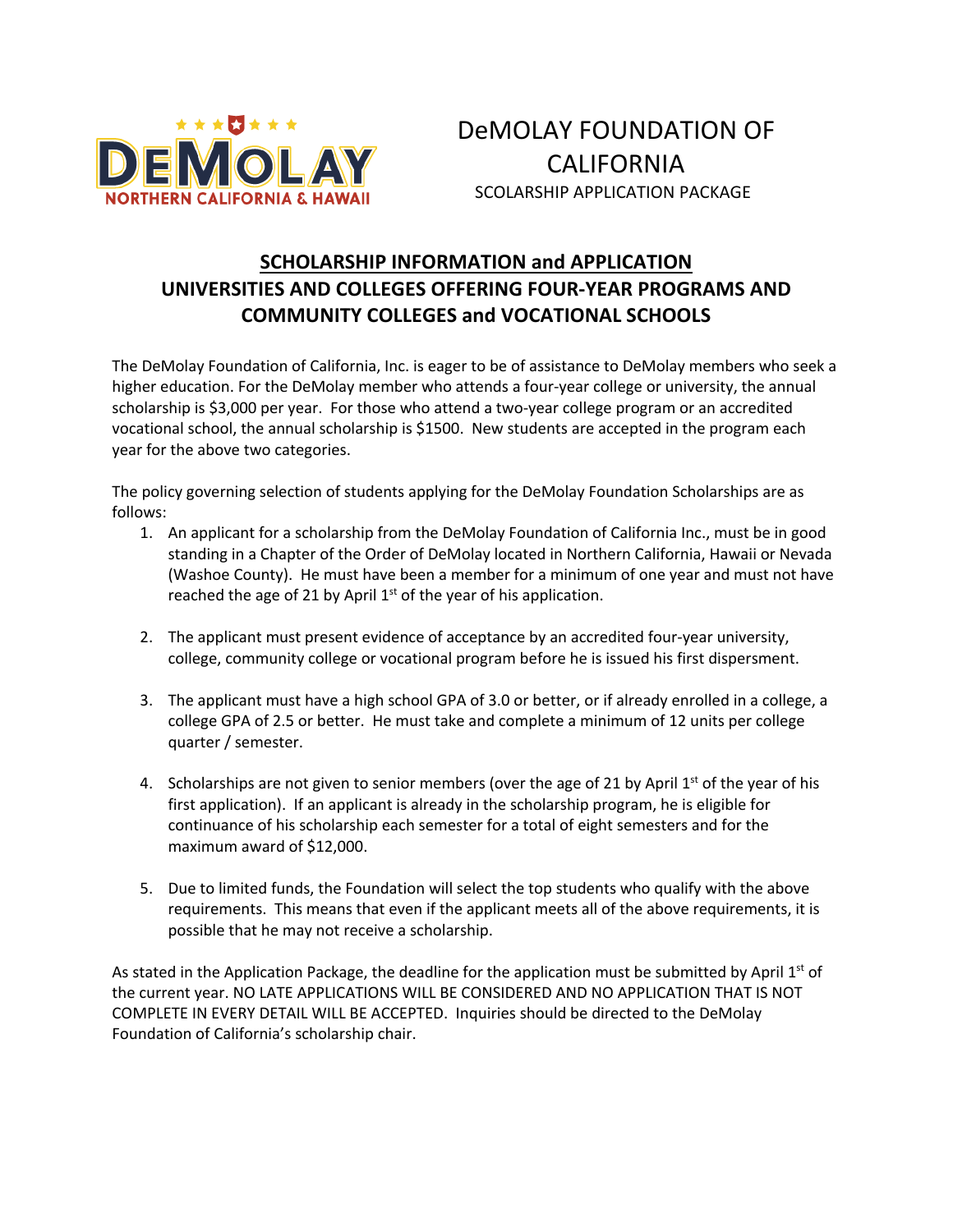All DeMolay Chapters should insure that their members are completely aware of the scholarship program. Chapter members should be encouraged to apply for a scholarship if they plan to attend a four-year college, a two-year community college or a vocational school with a two-year curriculum.

#### **APPLICATION PROCEEDURES**

- 1) Any additional comments that you would care to make relative to this application can be included as an attached document and emailed to the scholarship committee.
- 2) It is understood that awards are only for study in:
	- a) **ACCREDITED** colleges and universities offering four-year programs, or
	- b) **ACCREDITED** community colleges or vocational schools offering two-year programs.
- 3) The application must show the following supportive data:
	- **a) COMPLETE APPLICATION FORM**
	- b) **PHOTO** which will be used for publicity such as on the DeMolay website and for news releases.
	- c) **CURRENT TRANSCRIPT** showing achievement of a cumulative, high school GPA of 3.0 or better, or a college transcript showing a GPA of 2.5 or better.
	- d) **TWO LETTERS OF RECOMMENDATION** from a school teacher, counselor or an adult who has known the applicant for at least three years.
	- e) **ATTACH EVIDENCE OF ACCEPTANCE** (if applicable), if entering for the first time or evidence of good standing (official transcript), if in a continuing status, issued by the college or school. You do not have to be accepted to a program in order to apply for the scholarship.
	- f) **ATTACH SIGNED** "STATEMENT BY APPLICANT" (attached)
- 4) After completing this application, applicant should save the PDF documents as "(Your last name)- 2019 Scholarship Application". Have the application and all supporting documents scanned and emailed to the following addresses: office@norcaldemolay.com and george.lange2@gmail.com or allow enough time to have hard copies delivered and received by the deadline.
- 5) The **DEADLINE** for this scholarship application and other required materials to be submitted is:

## APRIL 1st

6) If you have any questions or concerns regarding the application, supporting documents or any of the requirements, do not hesitate to contact the scholarship committee for support and answers to your questions.

> The application and supporting materials are to be submitted electronically to: The DeMolay Foundation, Inc. office@norcaldemolay.com and george.lange2@gmail.com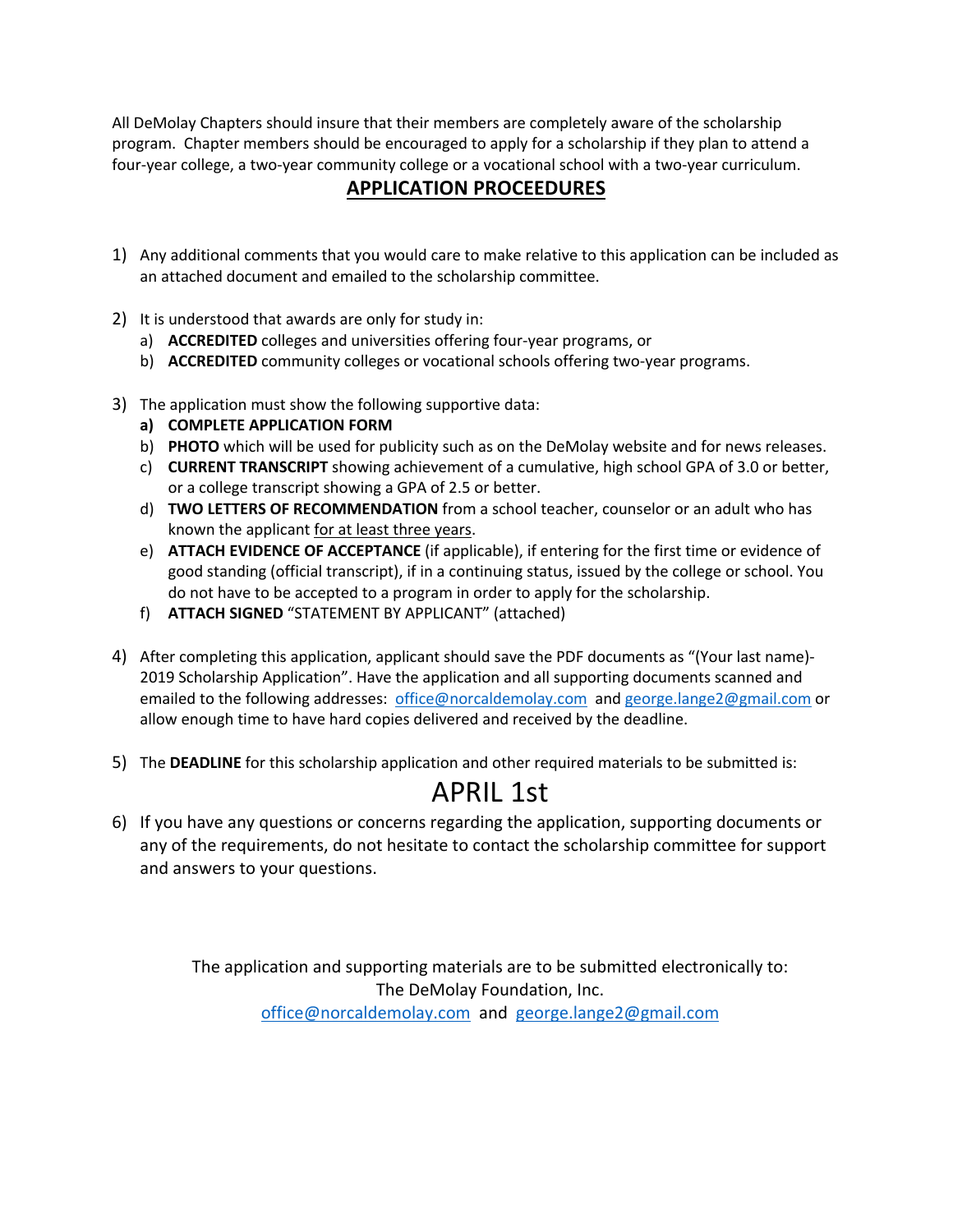## STATEMENT BY APPLICANT

By making this application and submitting it for consideration, I certify that I am in need of the funds awarded to continue my education. If granted, I will use the funds for the payment of tuition, fees, books, essential transportation, or living expenses at the school specified. To this end, I agree:

- 1) To promptly furnish the DeMolay Foundation of California, Inc., at the conclusion of each school semester/grading period, with a report of how the funds were used accompanied by a copy of the official transcript issued by the institution or the most recent report of grades and units completed for the college or program in which I am enrolled.
- 2) To inform the Foundation in the event funds not listed in this application become available to me or if my school program is interrupted or terminated.
- 3) To inform the Foundation and my Scholarship Mentor (who will be assigned later) apprised of my current address and telephone number while at school and if I change or declare majors during the period of the scholarship.
- 4) As a condition of and in consideration for being considered for this scholarship, I do hereby authorize any one of the foundation trustees, or any person requested to do so by a trustee, to make any investigation into my past history, my character and reputation. I further agree to hold harmless and free from liability any and all trustees of the DeMolay Foundation of California Inc. from all legal proceedings, rights and remedies, which may otherwise be available to me under the current of future laws.

The information submitted is complete and correct to the best of my knowledge. I fully understand my responsibilities as detailed herein and authorize the Foundation to disclose, if deemed necessary, to my parents or guardians, any information it may receive in connection with this application.

\_\_\_\_\_\_\_\_\_\_\_\_\_\_\_\_\_\_\_\_\_\_\_\_\_\_\_\_\_\_\_\_\_\_ \_\_\_\_\_\_\_\_\_\_\_\_\_\_\_\_\_\_\_\_\_\_\_\_\_\_\_\_\_\_\_\_\_\_

\_\_\_\_\_\_\_\_\_\_\_\_\_\_\_\_\_\_\_\_\_\_\_\_\_\_\_\_\_\_\_\_\_\_ \_\_\_\_\_\_\_\_\_\_\_\_\_\_\_\_\_\_\_\_\_\_\_\_\_\_\_\_\_\_\_\_\_\_

Signature of Applicant Date Date

Parent Signature (If Applicant is under 18) Date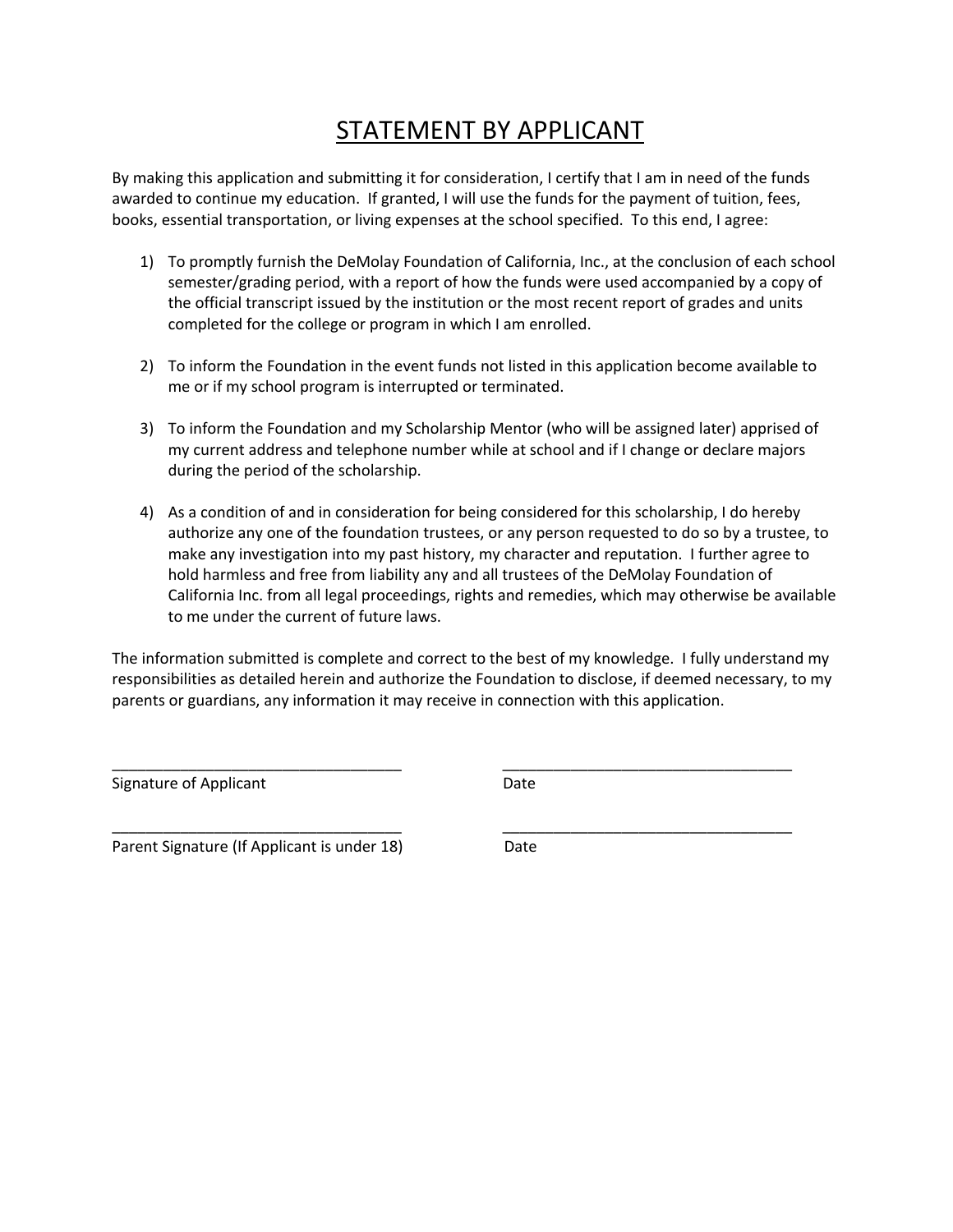## REQUIREMENTS FOR RETAINING SCHOLARSHIP

To continue to receive a scholarship throughout the four-year course of study in a university, college or throughout the two-year course of student at a community college or vocational school, each recipient must conform to the following guidelines:

- 1. Maintain a satisfactory scholarship record, which is defined as a overall GPA of 2.5 or higher and maintain a class load of a minimum of twelve units, primarily in academic solids (if you drop or withdraw from classes be sure your earned units will not fall below 12 units).
- 2. Each student should try to plan his class schedules to lead to his graduation at the end of four years in a university or college or two years when attending a community college or vocational school. Normally, scholarships or financial aid will not be given for additional time in school.
- 3. Any student who transfers from a 2-year course of study to a 4-year college must complete a new scholarship application. In the event that a student transfers from a 4-year institution to a 2-year college or vocational program, he too must complete a new scholarship application.
- 4. No student will ever receive more than eight scholarship checks from the DeMolay Foundation of California. A recipient could receive four checks while in a 2-year college or vocational program and upon transferring to a 4-year college receivean additional four checks (totaling eight). Or a student could earn all eight checks while attending a 4-year college or university. Failure to provide the necessary renewal paperwork or when that the paperwork does not meet our requirements it will result in that semester's disbursement being retained by the Foundation.
- 5. A participant in the Foundation's scholarship program may be absent from his course of study for a maximum of twelve concurrent months without penalty. The intent to take time off will need to be communicated to the Scholarship Chairman and your Scholarship Mentor in a timely manner.
- 6. A recipient must continue to demonstrate exemplary citizenship.
- 7. Each recipient will be assigned a Scholarship Mentor with whom he is required to maintain regular communications.
- 8. Each recipient must supply copies of transcripts from his school and a "Performance Report" every January 10<sup>th</sup> and July 10<sup>th</sup> at completion of the Fall and Spring semesters to the Scholarship Committee and to his Scholarship Mentor. Awards will be mailed to the address on the "Performance Report" or to the last address of record, after verification of GPA, units earned and evidence of enrollment in the new semester. Awards are given twice a year. A "Performance Report" form will be provided to you, if requested, at any time from the Scholarship Chairman or the Northern California DeMolay office, however, if there are no changes in address, school, email or circumstances, you can simply email a copy of your grade report or transcript as well as your evidence of enrollment for the new semester.)
- 9. The recipient must notify his Scholarship Mentor and the Chairman of the Scholarship Committee **immediately** in the event that he moves, changes schools or discontinues attendance at school.

The trustees of the DeMolay Foundation of California reserve the right to terminate a scholarship award to any student who fails to conform to the requirements listed above.

For any questions on the Scholarship Programs of the DeMolay Foundation, please contact the Scholarship Committee Chairman as follows: george.lange2@gmail.com or call/text 559-786-6115.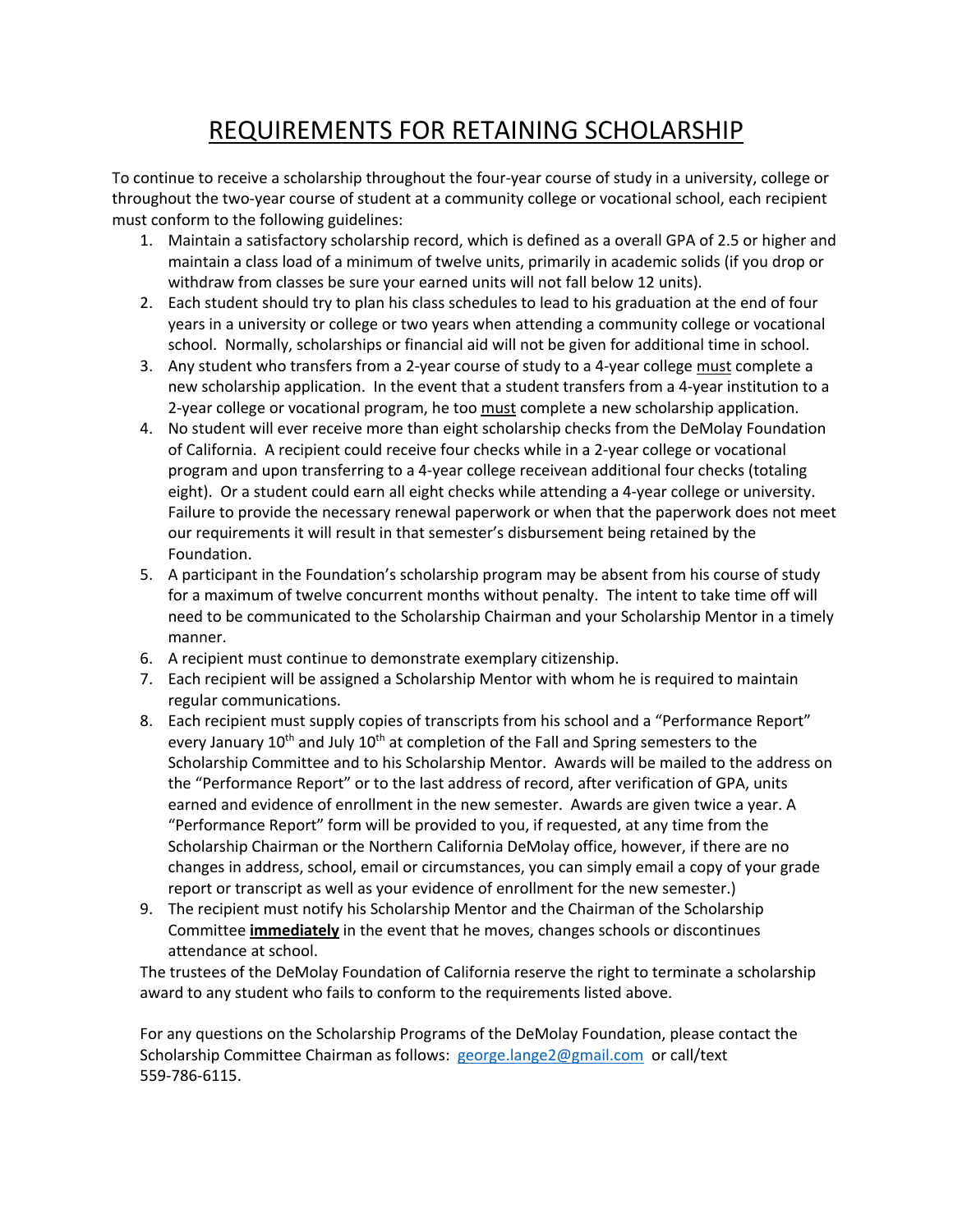

# SCHOLARSHIP APPLICATION

Applicant: Make sure you meet the minimum requirements for the scholarship and then tell us about yourself using the application below. If you find a question that is not applicable simply write "N/A". Be mindful that all information contained in this application will remain confidential and will only be used in processing your application.

| Last Name:                | First Name: | Middle Name:            | Preferred Name: |  |
|---------------------------|-------------|-------------------------|-----------------|--|
| Home Phone:               | Cell:       | Birthdate:              | Email:          |  |
| Chapter:                  |             | Location (City / State) |                 |  |
| P.O. Box (if applicable): |             |                         |                 |  |
| Physical address:         |             |                         |                 |  |
| City, State, Zip Code:    |             |                         |                 |  |

#### Mailing address if different from home address:

Address or P.O. Box

City, State, Zip Code:

| Tell us about your father: | Deceased |
|----------------------------|----------|
|                            |          |

Father's full name:

Colleges attended and degrees earned:

Occupation and employer's name:

Gross annual income: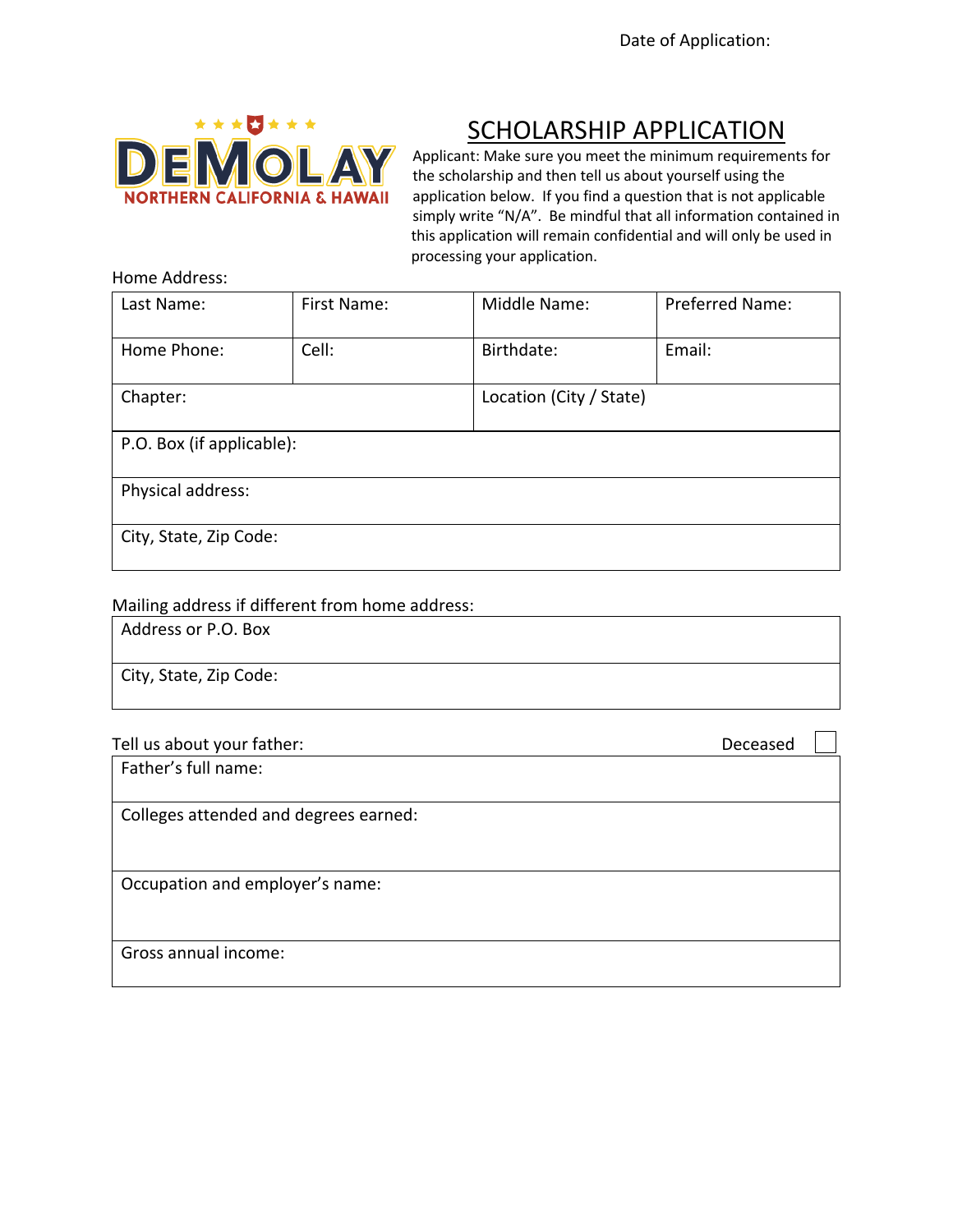Tell us about your mother: Deceased

Mother's full name:

Colleges attended and degrees earned:

Occupation and employer's name:

Gross annual income:

Tell us about your family:

List your younger siblings (name and age of each):

List your older siblings (name, age and school attending, if any):

Other adults or children that live at home (relationship):

Tell us about your education:

High School (Name, location (City / State), and date of graduation):

Colleges where you have been accepted or where you have applied:

What type of degree are you seeking and in what major area of study?

When will you or did you start college (month / year)?

What are your occupational goals after graduation?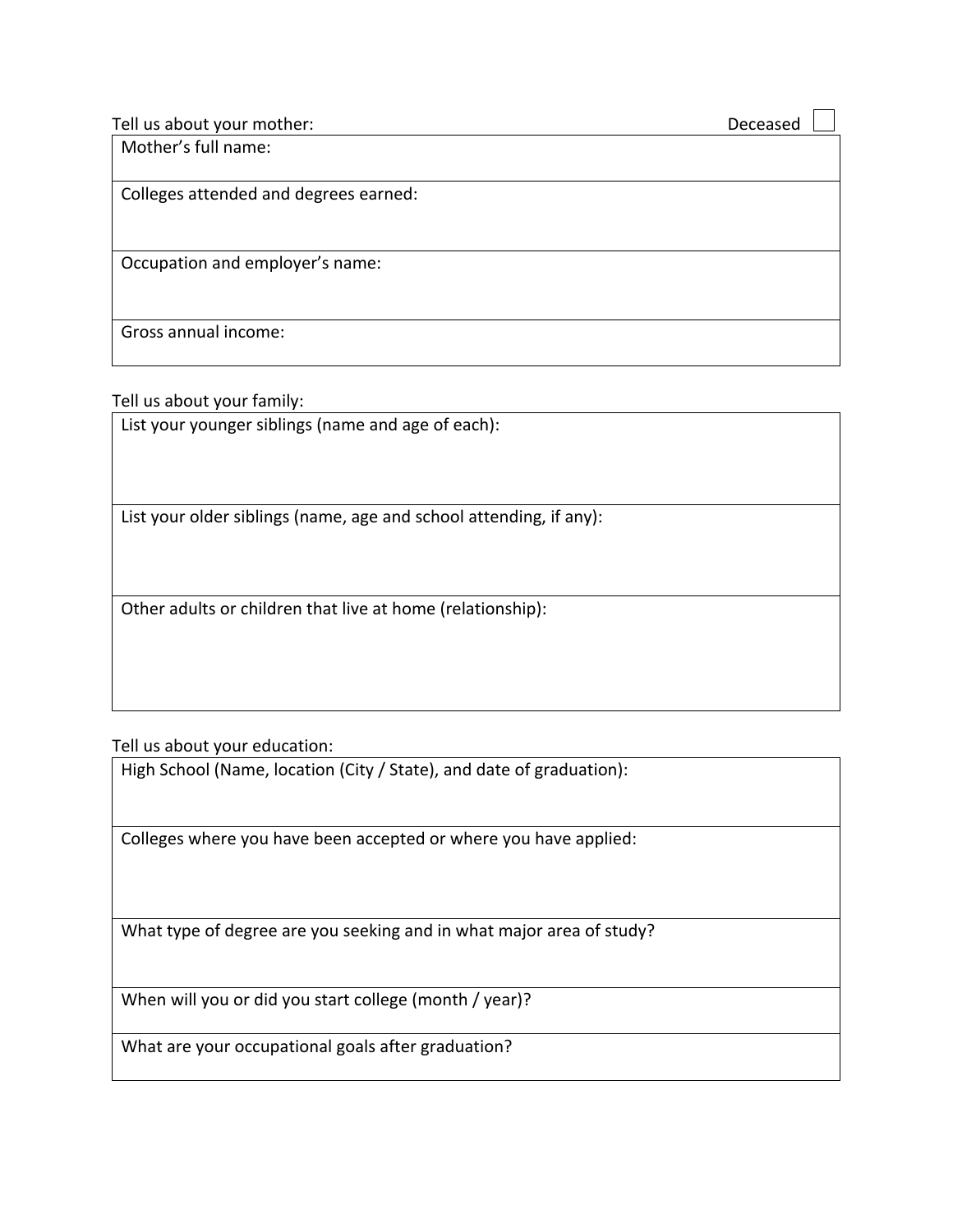If you are currently in college, where are you attending and what year are you in? (first, second, third):

If you are going to attend a 2-year college program or vocational school, name the school and location (City / State):

Are you planning on attending a 4-year college program later? Yes  $\vert$  No  $\vert$ 

Tell us about your DeMolay involvement:

Initiatory Degree (Chapter and date (MM/YEAR):

DeMolay Degree (Chapter and date (MM/YEAR):

Offices held in DeMolay (Include Chapter, Divisional and Jurisdictional)

DeMolay honors and awards and year granted (Founder's award, R.D., Blue Honor Key, PMC-MSA, Chevalier, other):

DeMolay Leadership Conferences attended and year: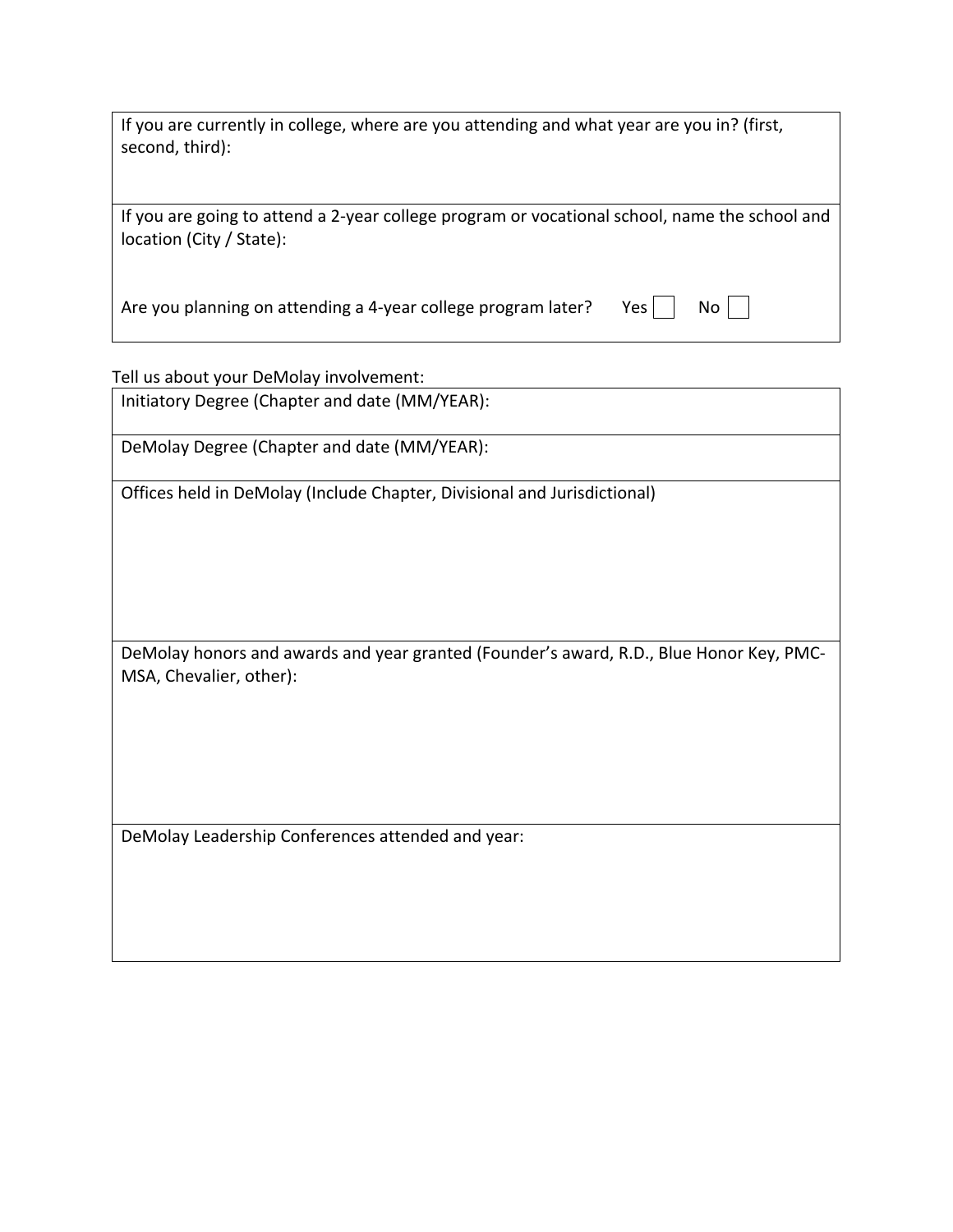Tell us about other activities you have participated in:

Activities in school, clubs (Key Club, etc.), offices held and year:

Activities in your church, synagogue, mosque, fraternal or social organizations:

Work experience, paid and unpaid (type and dates):

Special educational programs in which you have participated in the last three years (Mock trial, Model U.N., Washington DC visit, etc.):

Please list any scholarships, grants or financial awards that you have been awarded: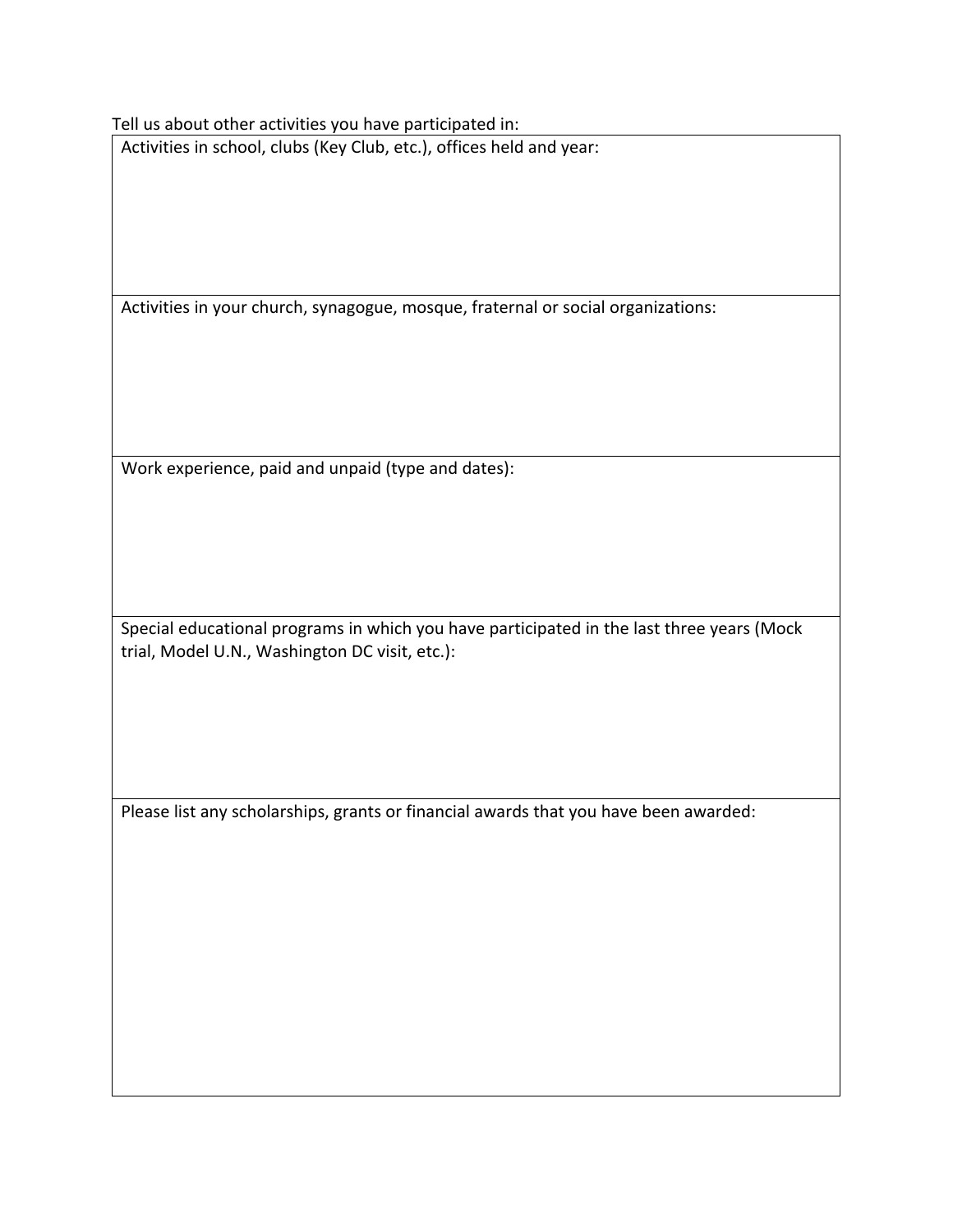Your parents (or guardians) and chapter advisors must be aware of and support this scholarship application. Please provide their contact information:

Parent / Guardian's name, address (if different from above), phone and email:

Chapter Advisor (Chapter Dad) and/or Advisory Council Chairman's name, address, phone and email:

In the event that you are selected for a scholarship, please give the details of the Awards Assembly or Scholarship Night where you will be recognized with other scholarship recipients in your graduating class. Use the space below:

Type of event:

Date / Time:

Location of event (include address):

Contact Person (usually your counselor or placement advisor (include even if there is no event))

Contact phone number (include even if there is no event planned):